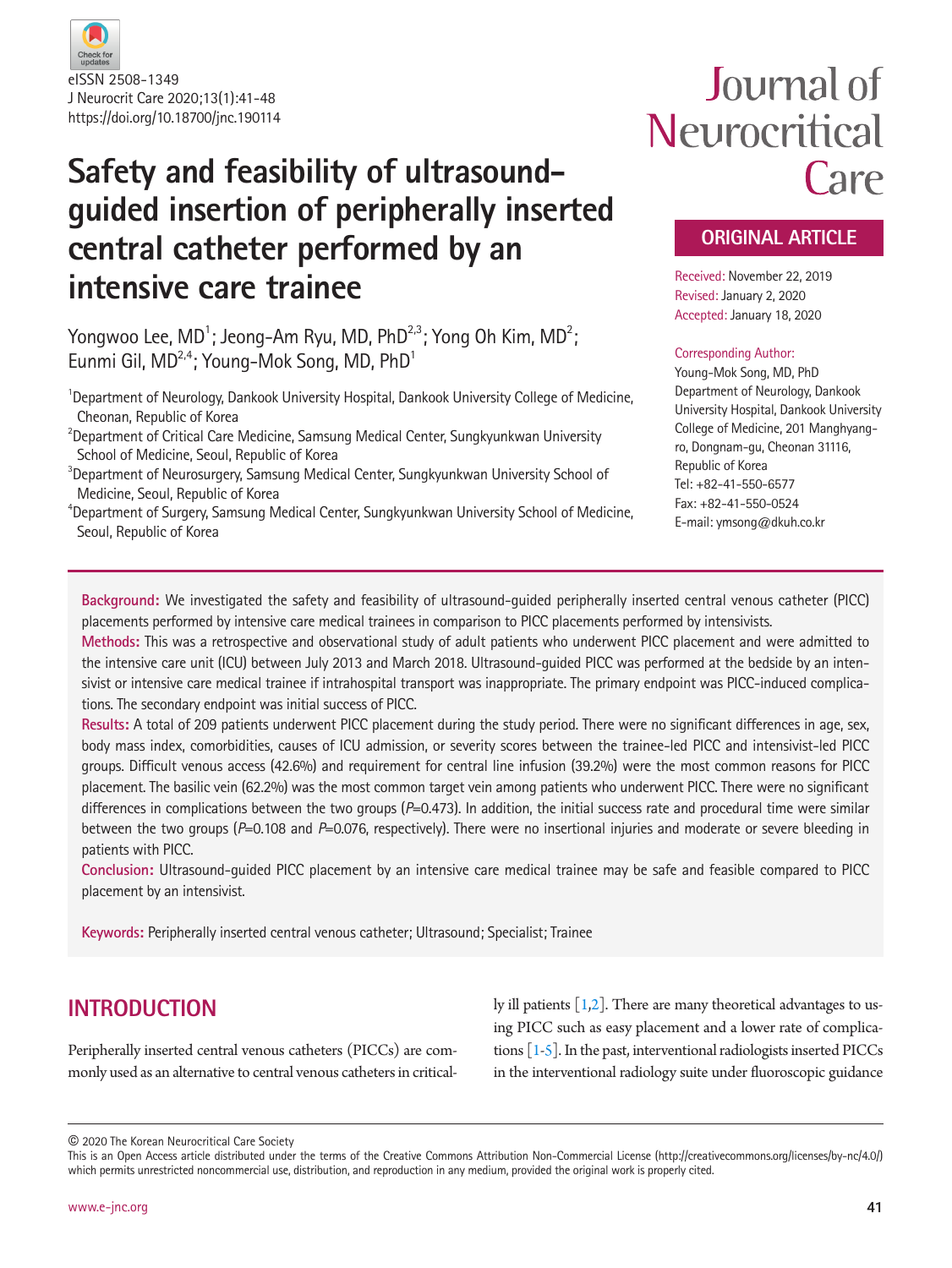[\[2](#page-6-1)[,6,](#page-6-3)[7\]](#page-6-4). However, serious adverse events may occur during intrahospital transport of critically ill patients due to respiratory failure or hemodynamic instability [\[8](#page-6-5)[-10\]](#page-6-6). Therefore, PICC may be implemented at the bedside by intensivists for critically ill patients who have transport risks [\[8\]](#page-6-5). In addition, ultrasound-guided PICC placements performed by intensivists have been gradually increasing due to its safety and ease-of-use  $[11]$ .

A subspecialty training program was recently established in the field of intensive care medicine in Korea [\[12\]](#page-6-8). Therefore, intensive care medical trainees have been recently trained in and implemented PICC placements. However, there is limited data on the safety and feasibility of ultrasound-guided PICC placement performed by trainees of intensive care medicine. Therefore, the objective of this study was to investigate the safety and feasibility of ultrasound-guided PICC placements performed by intensive care medical trainees compared to PICC placements performed by intensivists.

## **METHODS**

This was a retrospective and observational study of adult patients admitted to the intensive care units (ICUs) at Samsung Medical Center between July 2013 and March 2018. This study was approved by the Institutional Review Board of Samsung Medical Center (SMC 2018-09-011). The requirement for informed consent was waived due to its retrospective nature.

#### **Study population**

Adult patients who underwent ultrasound-guided PICC performed by an intensive care medical trainee or an intensivist during their ICU stay were included in the study. Of these patients, patients younger than 18 years of age, those with insufficient medical records, and those discharged before 14 days after PICC placement were excluded. A total of 209 patients with PICC placement were analyzed in this study [\(Fig. 1](#page-6-9)). To assess the safety and feasibility of PICC performed by subspecialty trainees in critical care medicine, postprocedural outcomes were compared between trainee-led and intensivist-led procedures.

#### **Definitions and outcomes**

We retrospectively reviewed all placements of PICCs in the ICU during the study period. The illness severity on ICU admission was estimated by the Simplified Acute Physiology Score 3 (SAPS 3) and Sequential Organ Failure Assessment (SOFA) systems. Central line-associated bloodstream infections (CLABSIs) were defined as an infection resulting from the same bacteria as confirmed by line and blood cultures  $[4,11,13,14]$  $[4,11,13,14]$  $[4,11,13,14]$  $[4,11,13,14]$ . CLABSIs were

also identified in collaboration with the Infection Prevention and Control Team of Samsung Medical Center who monitors for CLABSIs [\[11](#page-6-7)]. Compression ultrasonography and duplex Doppler were performed only when the patient had clinical signs and symptoms suggesting venous occlusion such as a swelled arm, unexplained local pain, or malfunctioned PICC  $[1,11]$  $[1,11]$ .

In this study, the primary outcome was PICC-induced complications. The secondary outcome was initial success of central line placement.

#### **Procedure**

An intensivist determined the PICC placement in critically ill patients. The ultrasound-guided PICC was preferred at the bedside for patients with hemodynamic instability, on mechanical ventilation, or those who were critically ill. In this study, all PICCs were inserted as an elective procedure. Indications for placement of PICC included the need for a central line for parenteral nutrition, infusion of drugs requiring a central line, need for frequent blood sampling, or difficult venous access  $[1,11]$  $[1,11]$ . Contraindications to PICC placement were small deep veins of the arm (diameter of target vein < 3 mm), local contraindications due to specific arm conditions such as skin infection, burns, or an arteriovenous fistu-la for renal failure [\[11\]](#page-6-11). Obesity or severe edema were not considered contraindications for PICC placement. We used 5 Fr single-lumen silastic catheters or 5 Fr dual-lumen Turbo-Ject Power-Injectable PICCs (Cook, Bloomington, MN, USA), 5 Fr triple-lumen PowerPICC Catheters (Bard Access Systems, Salt Lake City, UT, USA), or 6 Fr dual-lumen Vaxel PICCs with PASV



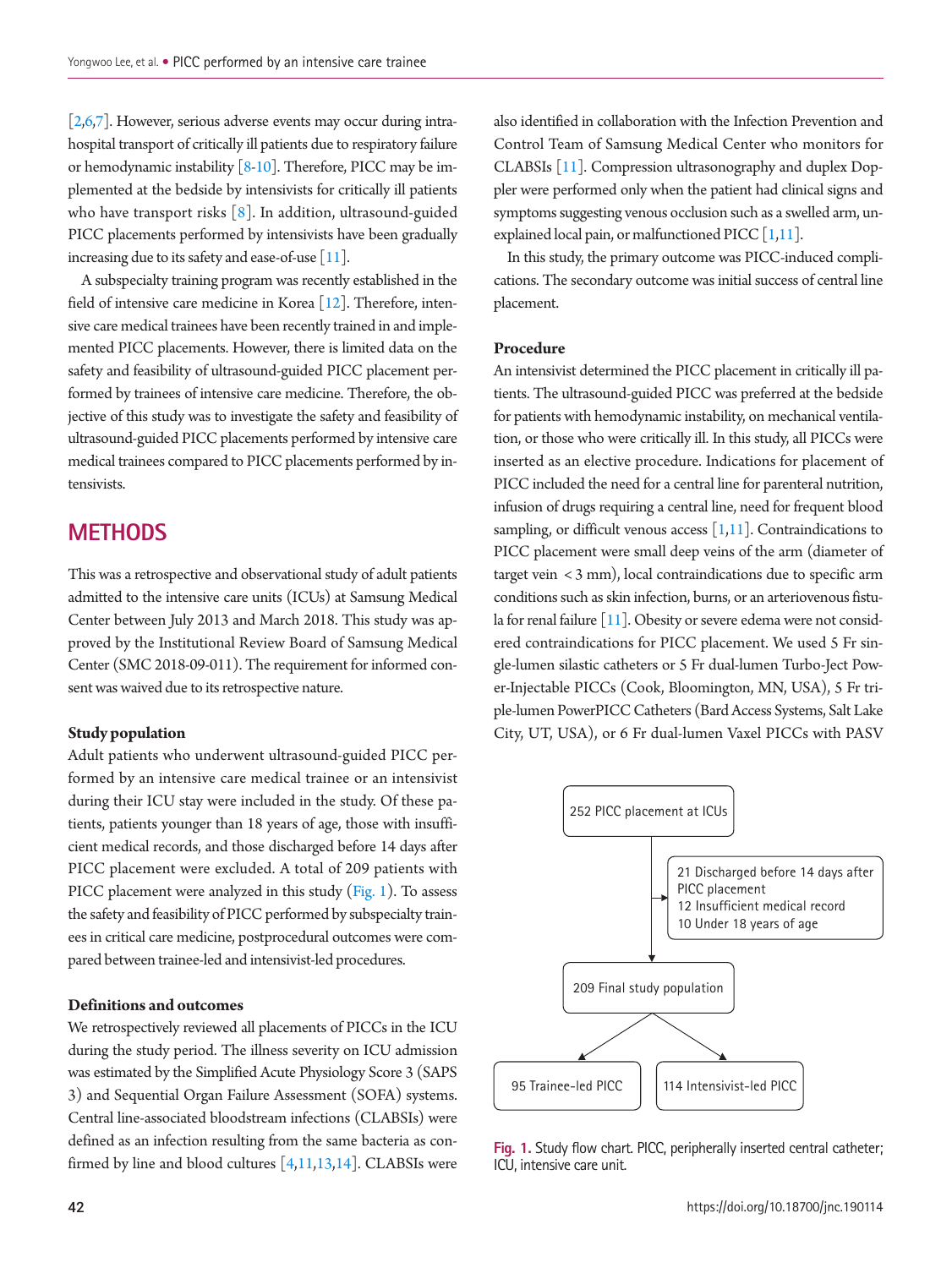Valves (Navilyst, Marlborough, MA, USA) [\[11\]](#page-6-11). PICC placement was performed by an intensivists or intensive care medical trainee. After trainees had seen the procedure three times, intensivists supervised their procedures two or three times before they performed the PICC placement independently. In the supine position, the patient's arm was abducted and externally rotated. Usually, the target vein is either the basilic, brachial, or cephalic vein, and a tourniquet is sometimes applied to help find the target veins. The PICC placement was performed by an ultrasound-guided puncture of the deep veins in the upper midarm using the microintroducer technique. A standard 5 to 10 MHz linear ultrasound probe was used. The optimal length was determined for placement of the catheter tip in the cavoatrial junction, which is commonly done by measuring the distance from the site of insertion through the humeral head to the sternal notch, and down to the 3rd intercostal

space. Maximal barrier precautions were consistently used during the procedure  $[11]$ . Ultrasound was used to anesthetize the skin and reidentify veins. After the ultrasound-guided puncture of the deep vein, the syringe was removed and the guide wire was advanced through the needle. The needle was removed and the wire placement in the vein was confirmed using ultrasound. Using a scalpel, a small nick at the insertion site was created to accommodate the dilator. The dilator and introducer were inserted over the guide wire. After removal of the guide wire and dilator, only the introducer was left in place. Finally, the catheter was inserted through the introducer and advanced to the predetermined length before the introducer was removed. The target veins and procedure are shown in [Fig. 2.](#page-2-0) The correct position of the tip of the catheter was verified by chest radiographs. Malposition was defined as a catheter tip that was not located at the cavoatrial junction

<span id="page-2-0"></span>

**Fig. 2.** (A) Target veins and procedure of the ultrasound-guided insertion of the peripherally inserted central catheter (PICC). Target veins were accessed by ultrasound. The cephalic vein is not shown in this ultrasound image. (B) The optimal length of the inserted PICC is measured from the site of insertion through the humeral head to the sternal notch, and down to the 3rd intercostal space. (C) The PICC is being inserted with the ultrasound-guided method in the intensive care unit (Eunmi Gil). (D) Finally, the PICC insertion is completed.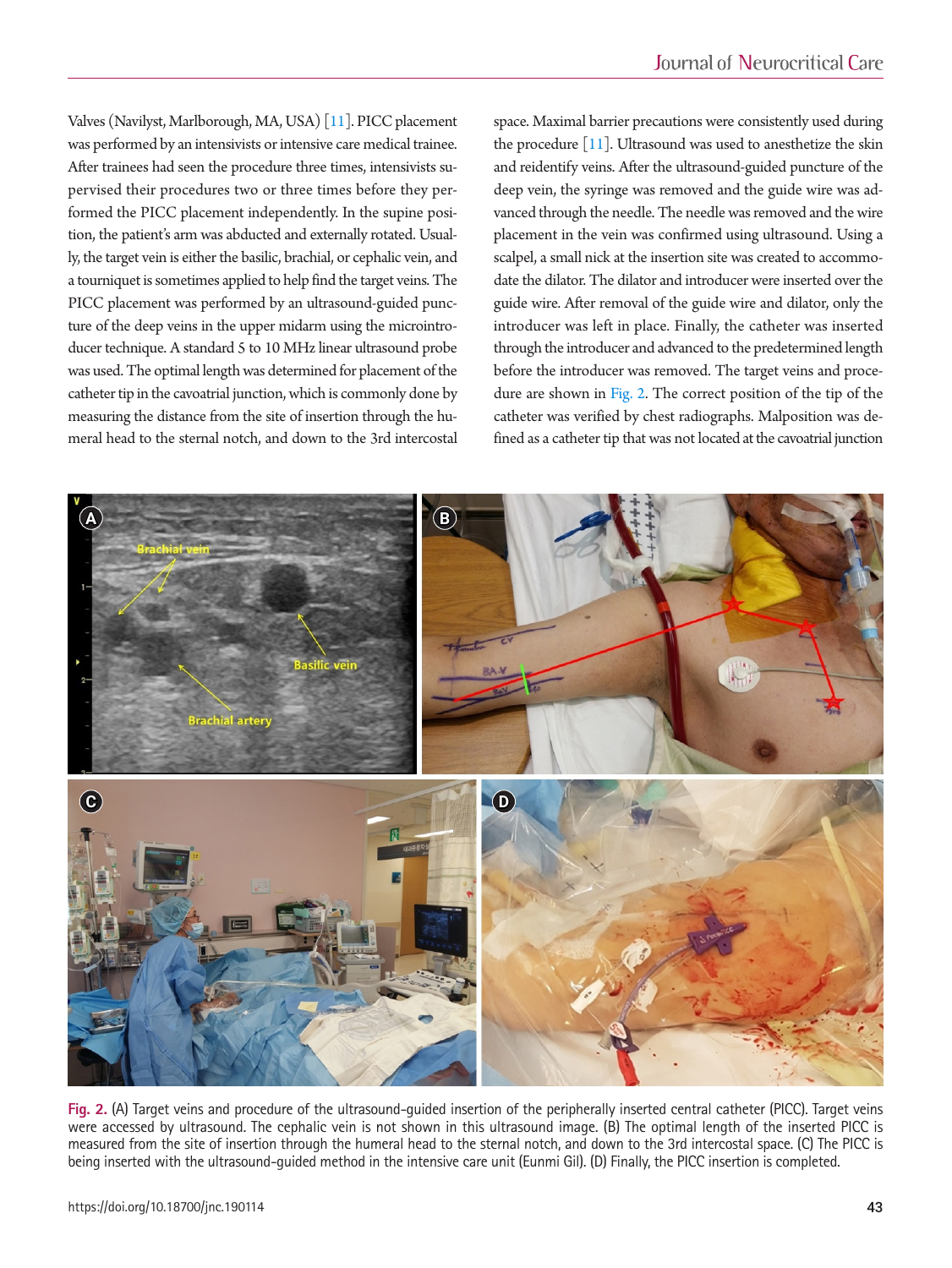in chest radiographs. Dressing changes occurred every 7 days, or if soiled in all placements [\[11](#page-6-11)].

#### **Statistical analyses**

All data are presented as mean  $\pm$  standard deviation for continuous variables and numbers (percentages) for categorical variables. We compared data using Student's *t* test for continuous variables and chi-square test or Fisher's exact test for categorical variables. All tests were two-sided and *P* values < 0.05 were considered statistically significant. Data were analyzed using IBM SPSS statistics ver. 20 (IBM, Armonk, NY, USA).

## **RESULTS**

#### **Baseline characteristics**

A total of 209 patients underwent PICC placements during their ICU stay. The mean age of the patients with PICC was 59.3±15.9 years. Of 209 patients, 116 (55.5%) were males. Hypertension (54.5%) and malignancies (53.6%) were the most common comorbidities among patients who underwent PICC placement. Respiratory failure (27.3%) and sepsis (23.4%) were the most common causes of ICU admission. There were no significant differences in age, gender, body mass index, comorbidities, causes of ICU admission, or severity scores of illness on ICU admission be-

#### <span id="page-3-0"></span>**Table 1.** Baseline characteristics

tween the two groups [\(Table 1](#page-3-0)).

#### **Procedural characteristics**

Difficult venous access (42.6%) and requirement for central line infusion (39.2%) were the most common reasons for PICC placement. Almost all patients (92.8%) used a mechanical ventilator and 70 patients (33.5%) had hemodynamic instability. Renal replacement therapy was more frequently used in the trainee group compared to the intensivist group. The basilic vein (62.2%) and the brachial vein (20.6%) were the most common target veins among patients who underwent PICC placement. Activated partial thromboplastin time was prolonged in the trainee-led PICC group compared to the intensivist-led PICC group. There were no significant differences in reasons for PICC placement, use of anticoagulant and antiplatelet agent, insertional veins, platelet count, and international normalized ratio between the two groups [\(Table 2\)](#page-4-0). The procedure times of the intensive medical trainees and intensivists according to procedure number are shown [Fig. 3.](#page-4-1) Although the procedure times of intensive medical trainees decreased after three or four procedures [\(Fig. 3A\)](#page-4-1), those of intensivists according to procedure number were similar [\(Fig. 3B](#page-4-1)).

#### **Clinical outcomes**

There were no significant differences in complication between

| <b>TAVIC T. DASCITTLE CHATACTERISTICS</b> |                                 |                                |                |  |  |
|-------------------------------------------|---------------------------------|--------------------------------|----------------|--|--|
| Characteristic                            | Insertion by intensivist (n=95) | Insertion by trainee $(n=114)$ | <i>P</i> value |  |  |
| Age (yr)                                  | 58.4±15.6                       | $60.1 \pm 16.2$                | 0.444          |  |  |
| Male sex                                  | 52 (54.7)                       | 64(56.1)                       | 0.949          |  |  |
| BMI $(kq/m2)$                             | $23.3 \pm 4.5$                  | $22.5 \pm 4.5$                 | 0.222          |  |  |
| Obese (BMI > 30 kg/m <sup>2</sup> )       | 6(6.4)                          | 4(3.8)                         | 0.522          |  |  |
| Comorbidities                             |                                 |                                |                |  |  |
| Hypertension                              | 55 (57.9)                       | 59 (51.8)                      | 0.454          |  |  |
| Malignancy                                | 53 (55.8)                       | 59 (51.8)                      | 0.658          |  |  |
| Diabetes mellitus                         | 36 (37.9)                       | 45 (39.5)                      | 0.928          |  |  |
| Chronic kidney disease                    | 22 (23.2)                       | 26 (22.8)                      | 0.999          |  |  |
| Chronic liver disease                     | 7(7.4)                          | 16 (14.0)                      | 0.190          |  |  |
| Ischemic heart disease                    | 7(7.4)                          | 13(11.4)                       | 0.452          |  |  |
| Cause of ICU admission                    |                                 |                                | 0.242          |  |  |
| Respiratory failure                       | 24(25.3)                        | 33(28.9)                       |                |  |  |
| <b>Sepsis</b>                             | 21(22.1)                        | 28 (24.6)                      |                |  |  |
| Cardiovascular problems                   | 20(21.1)                        | 28 (24.6)                      |                |  |  |
| Neurological abnormalities                | 27 (28.4)                       | 18 (15.8)                      |                |  |  |
| Other                                     | 3(3.2)                          | 7(6.1)                         |                |  |  |
| SOFA score                                | $7.7 + 4.5$                     | $8.5 + 4.1$                    | 0.267          |  |  |
| SAPS <sub>3</sub>                         | 36.1±14.6                       | 10.6±15.0                      | 0.059          |  |  |

Values are presented as mean $\pm$ standard deviation or number (%).

BMI, body mass index; ICU, intensive care unit; SOFA, Sequential Organ Failure Assessment; SAPS, Simplified Acute Physiology Score.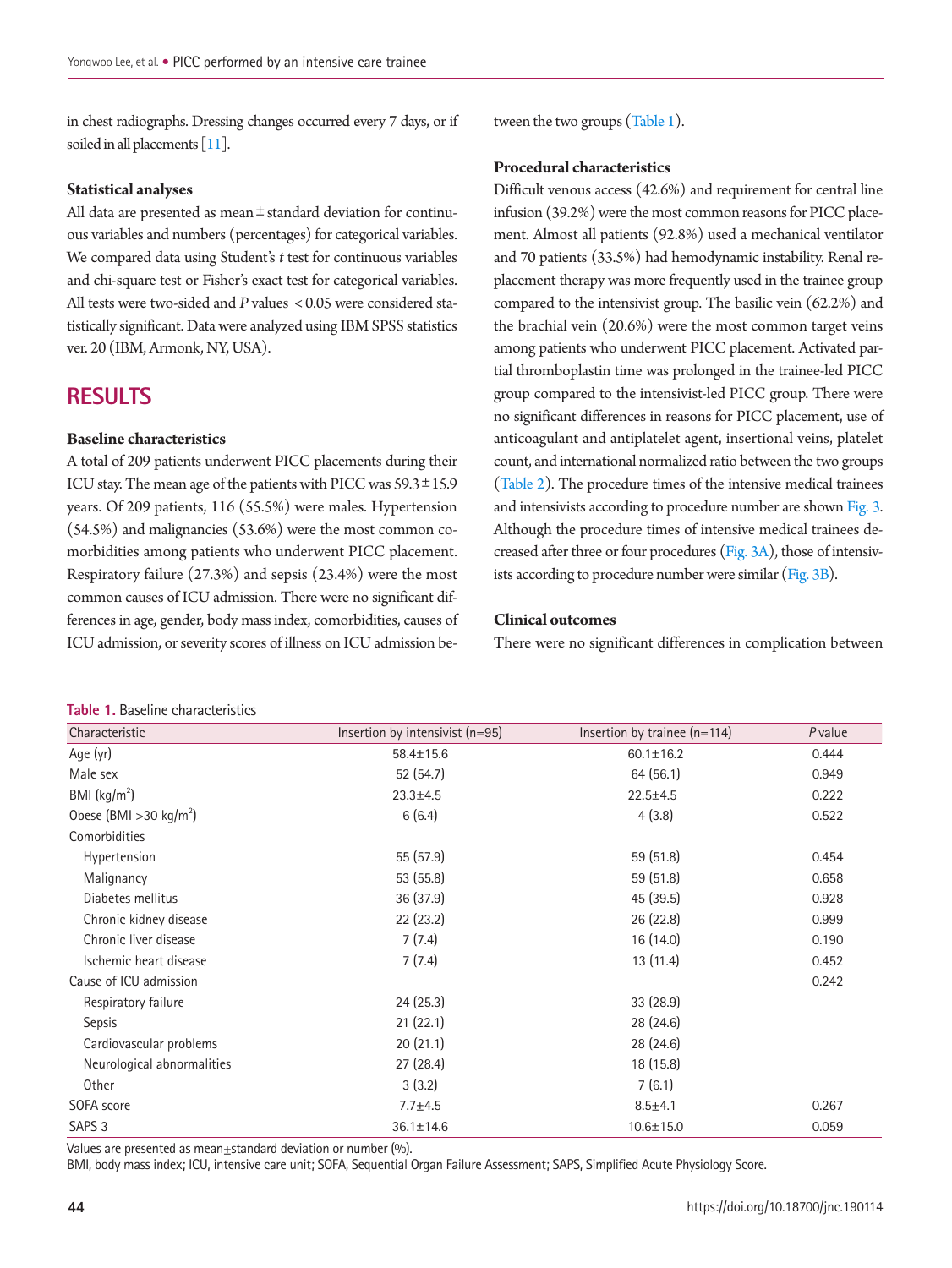the two groups  $(P= 0.473)$ . There were five cases of CLABSI (2.4%) and three cases of symptomatic PICC-related venous thrombosis (1.4%) in all patients who underwent PICC placement. However, there were no insertional injuries and moderate or severe bleeding in patients with PICC [\(Table 3](#page-5-0)). In addition, there were no significant differences in the rate of initial success and procedure time between the two groups  $(P=0.108$  and

 $P = 0.076$ , respectively).

## **DISCUSSION**

In this study, we investigated the safety and feasibility of ultrasound-guided PICC placement performed by intensive care medical trainees compared to PICC placements performed by inten-

<span id="page-4-0"></span>**Table 2.** Procedural characteristics of peripherally inserted central venous catheter line placement

| Characteristic                                       | Insertion by intensivist (n=95) | Insertion by trainee $(n=114)$ | P value |
|------------------------------------------------------|---------------------------------|--------------------------------|---------|
| Reason for PICC insertion                            |                                 |                                | 0.799   |
| Difficult venous access                              | 39(41.1)                        | 50(43.9)                       |         |
| For infusion of drugs requiring a central line       | 38(40.0)                        | 44 (38.6)                      |         |
| Parenteral nutrition                                 | 13(13.7)                        | 11(9.6)                        |         |
| Frequent blood sampling                              | 4(4.2)                          | 6(5.3)                         |         |
| Other                                                | 1(1.1)                          | 3(2.6)                         |         |
| Anticoagulation                                      | 33(34.7)                        | 40(35.1)                       | 0.999   |
| Use of antiplatelet agent                            | 4(4.2)                          | 8(7.0)                         | 0.569   |
| Use of mechanical ventilator                         | 91(95.8)                        | 103(90.4)                      | 0.212   |
| Use of renal replacement therapy                     | 32(33.7)                        | 57 (50.0)                      | 0.025   |
| Use of vasopressor or hypotension                    | 27(28.4)                        | 43 (37.7)                      | 0.156   |
| Insertional site                                     |                                 |                                | 0.654   |
| Basilic vein                                         | 60(63.2)                        | 70(61.4)                       |         |
| Brachial vein                                        | 21(22.1)                        | 22(19.3)                       |         |
| Cephalic vein                                        | 14 (14.7)                       | 22(19.3)                       |         |
| Laboratory results of coagulation on the day of PICC |                                 |                                |         |
| Platelet count $(x10^3/\mu L)$                       | 191.0±128.3                     | 158.5±126.2                    | 0.068   |
| <b>INR</b>                                           | $1.4 \pm 0.9$                   | $1.7 + 1.1$                    | 0.154   |
| aPTT (sec)                                           | 47.4±15.4                       | $52.1 \pm 16.1$                | 0.049   |

Values are presented as number  $(%)$  or mean $±$ standard deviation.

PICC, peripherally inserted central catheter; INR, international normalized ratio; aPTT, activated partial thromboplastin time.

<span id="page-4-1"></span>

**Fig. 3.** The procedure times of (A) intensive medical trainees and (B) intensivists according to procedure number. (A) Although the procedure times of intensive medical trainees were decreased after three or four procedures, (B) those of intensivist according to procedure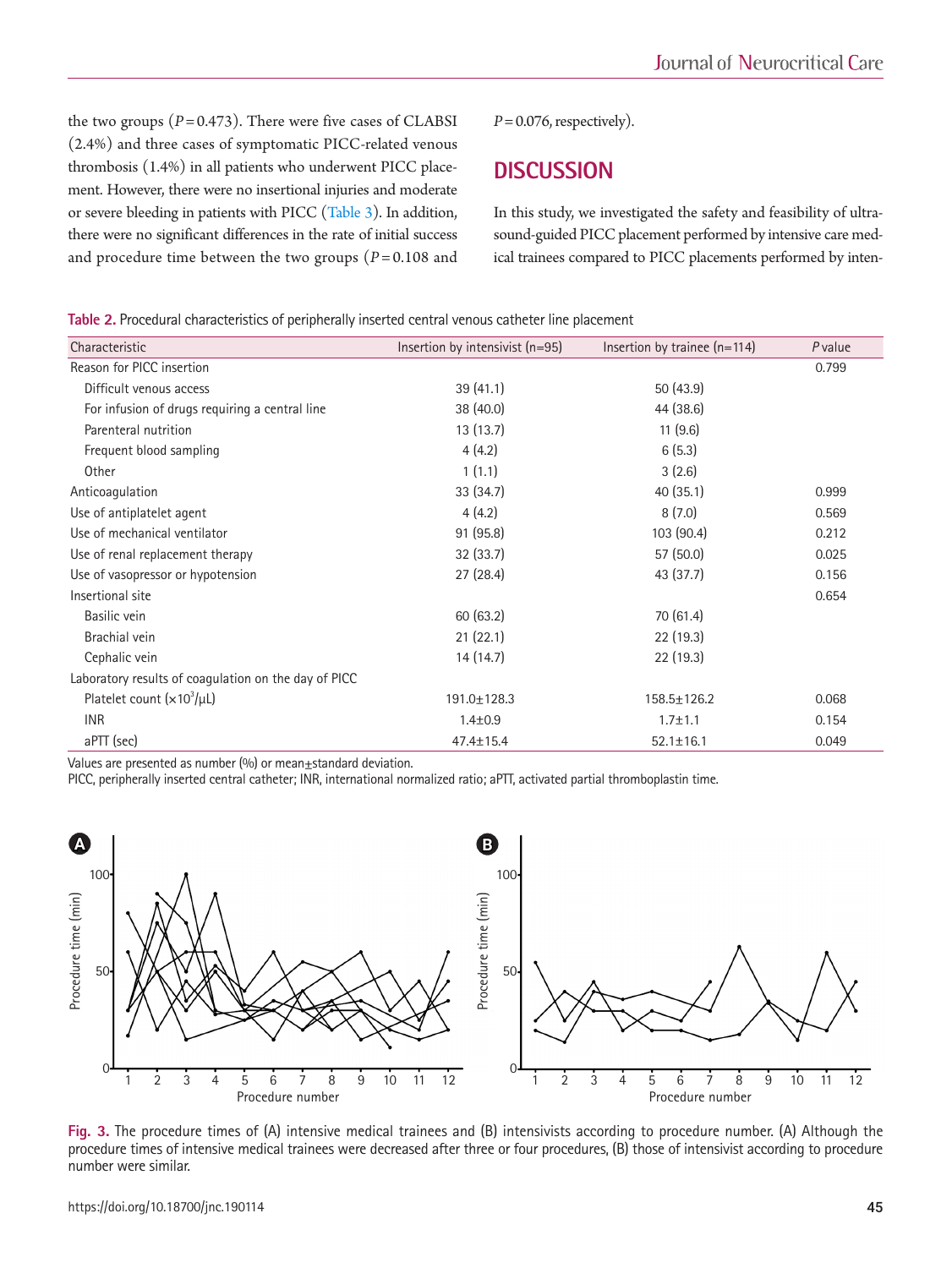| Characteristic                             | Insertion by intensivist $(n=95)$ | Insertion by trainee $(n=114)$ | <i>P</i> value |
|--------------------------------------------|-----------------------------------|--------------------------------|----------------|
| Procedural data                            |                                   |                                |                |
| Initial success of PICC                    | 87 (91.6)                         | 96 (84.2)                      | 0.108          |
| Malposition & reinsertion                  | 8(8.4)                            | 6(5.3)                         | 0.363          |
| Procedure time (min)                       | $32.3 \pm 19.9$                   | 37.6±20.8                      | 0.076          |
| Duration of using PICC (day)               | $80\pm20.1$                       | $102 \pm 32.4$                 | 0.112          |
| Complication                               | 5(5.3)                            | 3(2.6)                         | 0.473          |
| <b>CLABSI</b>                              | 3(3.2)                            | 2(1.8)                         | 0.661          |
| Symptomatic PICC-related venous thrombosis | 2(2.1)                            | 1(0.9)                         | 0.179          |
| Insertional injury                         | 0                                 | $\mathbf 0$                    | <b>NS</b>      |
| Moderate or severe bleeding and hematoma   | 0                                 | 0                              | NS.            |
| Cause of removal                           |                                   |                                | 0.723          |
| Unnecessary                                | 58 (61.1)                         | 77 (67.5)                      |                |
| Malfunction                                | 22(23.2)                          | 21(18.4)                       |                |
| Fever                                      | 9(9.5)                            | 8(7.0)                         |                |
| Self-removal                               | 6(6.3)                            | 8(7.0)                         |                |
|                                            |                                   |                                |                |

#### <span id="page-5-0"></span>**Table 3.** Clinical outcomes

Values are presented as number  $(%)$  or mean $±$ standard deviation.

PICC, peripherally inserted central catheter; CLABSI, central line-associated bloodstream infection; NS, not significant with *P*>0.05.

sivists. We report multiple major findings in this study. First, there were no significant differences in complications associated with PICC insertion between the two groups. In addition, there were no insertional injuries and severe bleeding in both groups. The incidence rates of CLABSI and symptomatic PICC-related venous thrombosis were low in patients with PICC. Second, the rate of initial success and procedural time were similar between the two groups. In addition, the procedure times of trainees decreased after three or four procedures. Third, PICC placement was performed in patients with intrahospital transport risks due to mechanical ventilator or hemodynamic instability. Fourthly, difficult venous access and requirement for central line infusion were the most common reasons for PICC placement. Overall, we show that ultrasound-guided PICC placement is a well-established procedure and easy to learn by an intensive care medical trainee.

Critically ill patients often need central venous access using either a central venous catheter or PICC due to various reasons such as parenteral nutrition, long-term antibiotic therapy, frequent blood sampling, and difficult venous access  $[15,16]$  $[15,16]$ . PICC insertion cannot lead to hemothorax, pneumothorax, clinically significant bleeding, or hematoma, even in patients with coagulative disorders or difficult neck anatomy. In addition, PICC placement has a low risk for CRBSI compared to standard central venous catheters [\[1](#page-6-2)[-5\]](#page-6-5). Therefore, PICC placement may be safe and useful in critically ill patients  $[1,3]$  $[1,3]$  $[1,3]$ .

In the past, PICC was only inserted by an interventional radiologist in the interventional radiology suite under fluoroscopic guidance PICC placements have been also performed by interventional radiologists  $\left[2,6,7\right]$  $\left[2,6,7\right]$  $\left[2,6,7\right]$  $\left[2,6,7\right]$  $\left[2,6,7\right]$ . As this procedure is performed in the interventional radiology suite, critically ill patients should be transferred from the ICU to the interventional radiology suite. However, various complications may occur during intrahospital transport of critically ill patients from the ICU to other locations because of their respiratory failure or hemodynamic instability [\[8-](#page-6-14) [10\]](#page-6-15). In addition, it may be difficult for radiologists to perform the PICC placement in the interventional radiology suite in a timely manner due to other procedures that may be ongoing in the suite. Therefore, ultrasound-guided PICC placement should be performed at the bedside in critically ill patients.

Ultrasound for vein localization and the modified Seldinger technique have been used for safe placement of PICCs at bedside [\[16](#page-6-9)[,17\]](#page-7-1); these techniques could allow trainees to place the PICC easily and safely. In this study, ultrasound-guided PICC placement performed by an intensive care medical trainee was feasible compared to PICC placement performed by an intensivist. There were no significant differences in the rate of initial success and procedure times between the two groups. In addition, the intensive care medical trainees were able to safely perform the PICC placements. Additionally, the rates of PICC-related complications were similar between the two groups. A recent study also revealed that interventional radiologic placement of PICC is a well-established procedure, easy to learn by residents, and has a small learning curve  $[18]$ .

This study had several limitations. This study was a retrospective review of medical records. An intensivist determined the placement of the PICC rather than following a protocol-based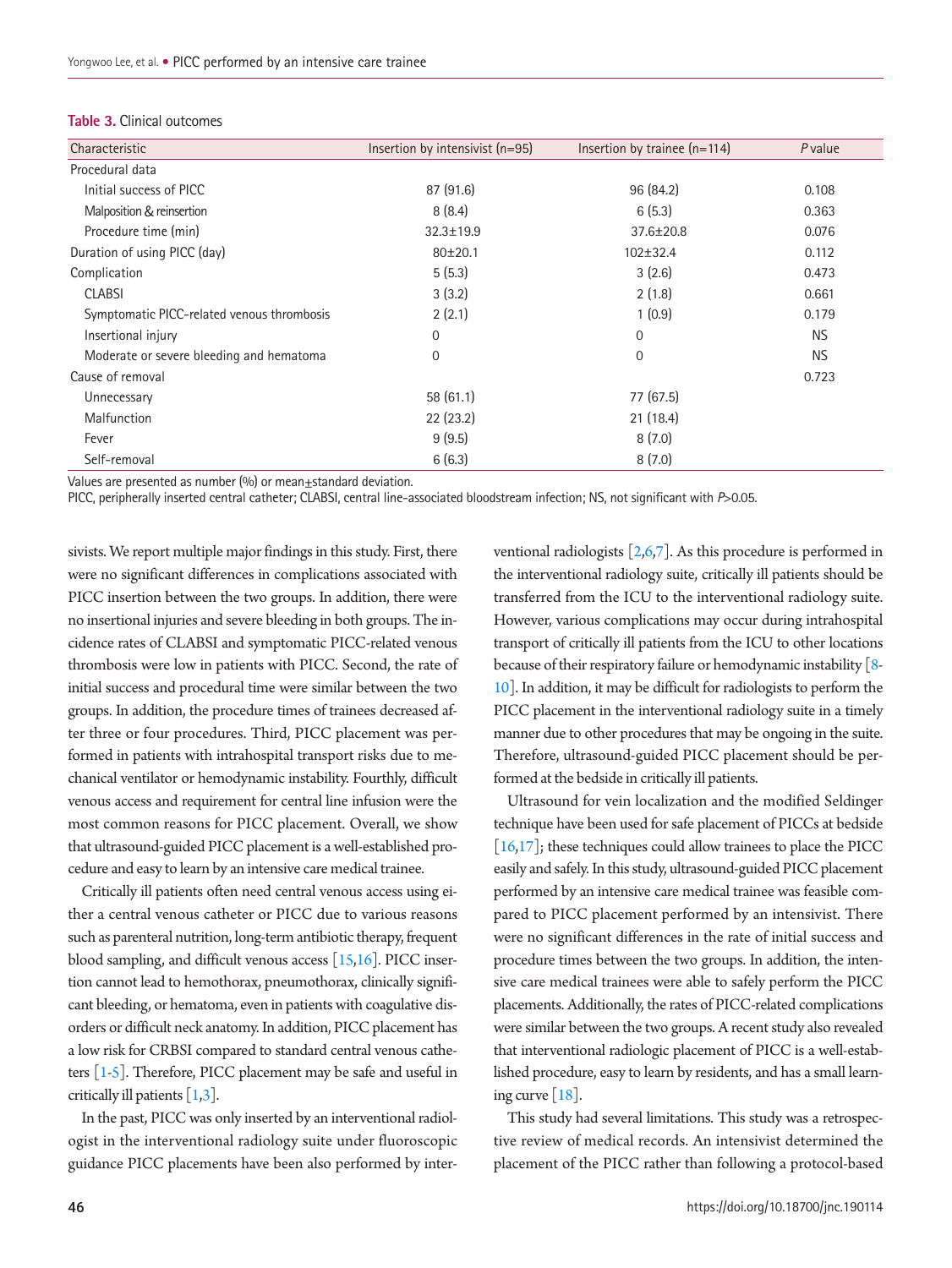plan  $\lceil 11 \rceil$ . Therefore, a selection bias may have affected the results in this study. Additionally, there were no routine screening procedures for central line-related venous thrombosis or pulmonary thromboembolism. Finally, the statistical power of our study was limited due to the small sample size. Although it still provides valuable insight, prospective large-scale studies are needed to evaluate the safety and feasibility of ultrasound-guided PICC placement by an intensive care medical trainee.

In conclusion, ultrasound-guided PICC placement by an intensive care medical trainee may be safe and more feasible compared to PICC placement by an intensivist. Therefore, ultrasound-guided PICC placement can be performed at the bedside by an intensive care medical trainee for critically ill patients if intrahospital transport is contraindicated.

## **ARTICLE INFORMATION**

#### **Conflict of interest**

<span id="page-6-0"></span>No potential conflict of interest relevant to this article.

#### **ORCID**

Yongwoo Lee, https://orcid.org/0000-0002-0833-7754 Jeong-Am Ryu, https://orcid.org/0000-0003-1705-848X Yong Oh Kim, https://orcid.org/0000-0001-8713-0753 Eunmi Gil, https://orcid.org/0000-0002-2002-0936 Young-Mok Song, https://orcid.org/0000-0002-1236-1271

#### **Author contributions**

Conceptualization: YL, JAR, and YMS. Data curation & Formal analysis: YL, JAR, YOK, and EG. Visualization & Writing–original draft: YL, JAR, and YMS. Writing–review editing: YL, JAR, YOK, EG, and YMS.

#### **Additional contributions**

<span id="page-6-1"></span>We would like to thank the nursing director of the neurosurgery intensive care unit, Hye Jung Kim, who gave excellent advice and fruitful discussions. We would also like to thank all nurses of intensive care unit at Samsung Medical Center.

## **REFERENCES**

- <span id="page-6-2"></span>1. Pittiruti M, Brutti A, Celentano [D, Pomponi M, Biasucci DG,](https://doi.org/10.1186/cc11181) [Annetta MG, et al. Clinical experience with power-injectable](https://doi.org/10.1186/cc11181)  [PICCs in intensive care patients. Crit Care 2012;16:R21.](https://doi.org/10.1186/cc11181)
- <span id="page-6-13"></span>2. [Potet J, Arnaud FX, Thome A, Weber-Donat G, Konopacki J,](https://doi.org/10.1016/j.diii.2014.12.012)  [Bouzad C, et al. Peripherally inserted central catheter placement](https://doi.org/10.1016/j.diii.2014.12.012)  [in patients with coagulation disorders: a retrospective analysis.](https://doi.org/10.1016/j.diii.2014.12.012)

[Diagn Interv Imaging 2015;96:1147-51.](https://doi.org/10.1016/j.diii.2014.12.012)

- <span id="page-6-12"></span>[3. Pittiruti M, Hamilton H, Biffi R, MacFie J, Pertkiewicz M; ES-](https://doi.org/10.1016/j.clnu.2009.03.015)[PEN. ESPEN guidelines on parenteral nutrition: central venous](https://doi.org/10.1016/j.clnu.2009.03.015)  [catheters \(access, care, diagnosis and therapy of complications\).](https://doi.org/10.1016/j.clnu.2009.03.015)  [Clin Nutr 2009;28:365-77](https://doi.org/10.1016/j.clnu.2009.03.015).
- <span id="page-6-4"></span>4. Wilson TJ, Stetler WR Jr, Fletcher JJ. Comparison of catheter-[related large vein thrombosis in centrally inserted versus pe](https://doi.org/10.1016/j.clineuro.2012.08.025)[ripherally inserted central venous lines in the neurological inten](https://doi.org/10.1016/j.clineuro.2012.08.025)[sive care unit. Clin Neurol Neurosurg 2013;115:879-82.](https://doi.org/10.1016/j.clineuro.2012.08.025)
- <span id="page-6-5"></span>5. Wilson TJ, Br[own DL, Meurer WJ, Stetler WR Jr, Wilkinson](https://doi.org/10.1007/s00134-011-2418-7)  [DA, Fletcher JJ. Risk factors associated with peripherally insert](https://doi.org/10.1007/s00134-011-2418-7)[ed central venous catheter-related large vein thrombosis in neu](https://doi.org/10.1007/s00134-011-2418-7)[rological intensive care patients. Intensive Care Med 2012;](https://doi.org/10.1007/s00134-011-2418-7) [38:272-8.](https://doi.org/10.1007/s00134-011-2418-7)
- <span id="page-6-6"></span><span id="page-6-3"></span>6. Donovan MS, Thomas KD, Davis DC, Hawkins K, Harris DS. Peripherally inserted central catheters: placement and use in a family practice hospital. J Am Board Fam Pract 1996;9:235-40.
- <span id="page-6-7"></span>7. Andrews JC, Marx MV, Williams DM, Sproat I, Walker-Andr[ews SC. The upper arm approach for placement of peripher](https://doi.org/10.2214/ajr.158.2.1729802)[ally inserted central catheters for protracted venous access. AJR](https://doi.org/10.2214/ajr.158.2.1729802)  [Am J Roentgenol 1992;158:427-9.](https://doi.org/10.2214/ajr.158.2.1729802)
- <span id="page-6-14"></span>8. [Lee DS, Park CM. Clinical feasibility of ultrasound guided](https://doi.org/10.17479/jacs.2014.4.1.13)  [placement of peripherally inserted central catheters by intensiv](https://doi.org/10.17479/jacs.2014.4.1.13)[ist: preliminary report. J Acute Care Surg 2014;4:13-7.](https://doi.org/10.17479/jacs.2014.4.1.13)
- <span id="page-6-16"></span>[9. Parmentier-Decrucq E, Poissy J, Favory R, Nseir S, Onimus T,](https://doi.org/10.1186/2110-5820-3-10)  [Guerry MJ, et al. Adverse events during intrahospital transport](https://doi.org/10.1186/2110-5820-3-10)  [of critically ill patients: incidence and risk factors. Ann Intensive](https://doi.org/10.1186/2110-5820-3-10)  [Care 2013;3:10](https://doi.org/10.1186/2110-5820-3-10).
- <span id="page-6-15"></span>10. [Schwebel C, Clec'h C, Magne S, Minet C, Garrouste-Orgeas M,](https://doi.org/10.1097/CCM.0b013e31828a3bbd)  [Bonadona A, et al. Safety of intrahospital transport in ventilated](https://doi.org/10.1097/CCM.0b013e31828a3bbd)  [critically ill patients: a multicenter cohort study. Crit Care Med](https://doi.org/10.1097/CCM.0b013e31828a3bbd)  [2013;41:1919-28.](https://doi.org/10.1097/CCM.0b013e31828a3bbd)
- <span id="page-6-11"></span>11. [Kim YO, Chung CR, Gil E, Park CM, Suh GY, Ryu JA. Safety](https://doi.org/10.1371/journal.pone.0217641)  [and feasibility of ultrasound-guided placement of peripherally](https://doi.org/10.1371/journal.pone.0217641)  [inserted central catheter performed by neurointensivist in neu](https://doi.org/10.1371/journal.pone.0217641)[rosurgery intensive care unit. PLoS One 2019;14:e0217641.](https://doi.org/10.1371/journal.pone.0217641)
- <span id="page-6-8"></span>1[2. Lee D, Chung CR, Park SB, Ryu JA, Cho J, Yang JH, et al. Safety](https://doi.org/10.4266/kjccm.2014.29.2.64)  [and feasibility of percutaneous dilatational tracheostomy per](https://doi.org/10.4266/kjccm.2014.29.2.64)[formed by intensive care trainee. Korean J Crit Care Med 2014;](https://doi.org/10.4266/kjccm.2014.29.2.64) [29:64-9.](https://doi.org/10.4266/kjccm.2014.29.2.64)
- <span id="page-6-10"></span>1[3. Maki DG, Stolz SM, Wheeler S, Mermel LA. Prevention of cen](https://doi.org/10.7326/0003-4819-127-4-199708150-00001)[tral venous catheter-related bloodstream infection by use of an](https://doi.org/10.7326/0003-4819-127-4-199708150-00001)  [antiseptic-impregnated catheter. A randomized, controlled trial.](https://doi.org/10.7326/0003-4819-127-4-199708150-00001)  [Ann Intern Med 1997;127:257-66.](https://doi.org/10.7326/0003-4819-127-4-199708150-00001)
- <span id="page-6-9"></span>14. Safdar N, Maki DG. Risk of catheter-related bloodst[ream infec](https://doi.org/10.1378/chest.128.2.489)[tion with peripherally inserted central venous catheters used in](https://doi.org/10.1378/chest.128.2.489)  [hospitalized patients. Chest 2005;128:489-95.](https://doi.org/10.1378/chest.128.2.489)